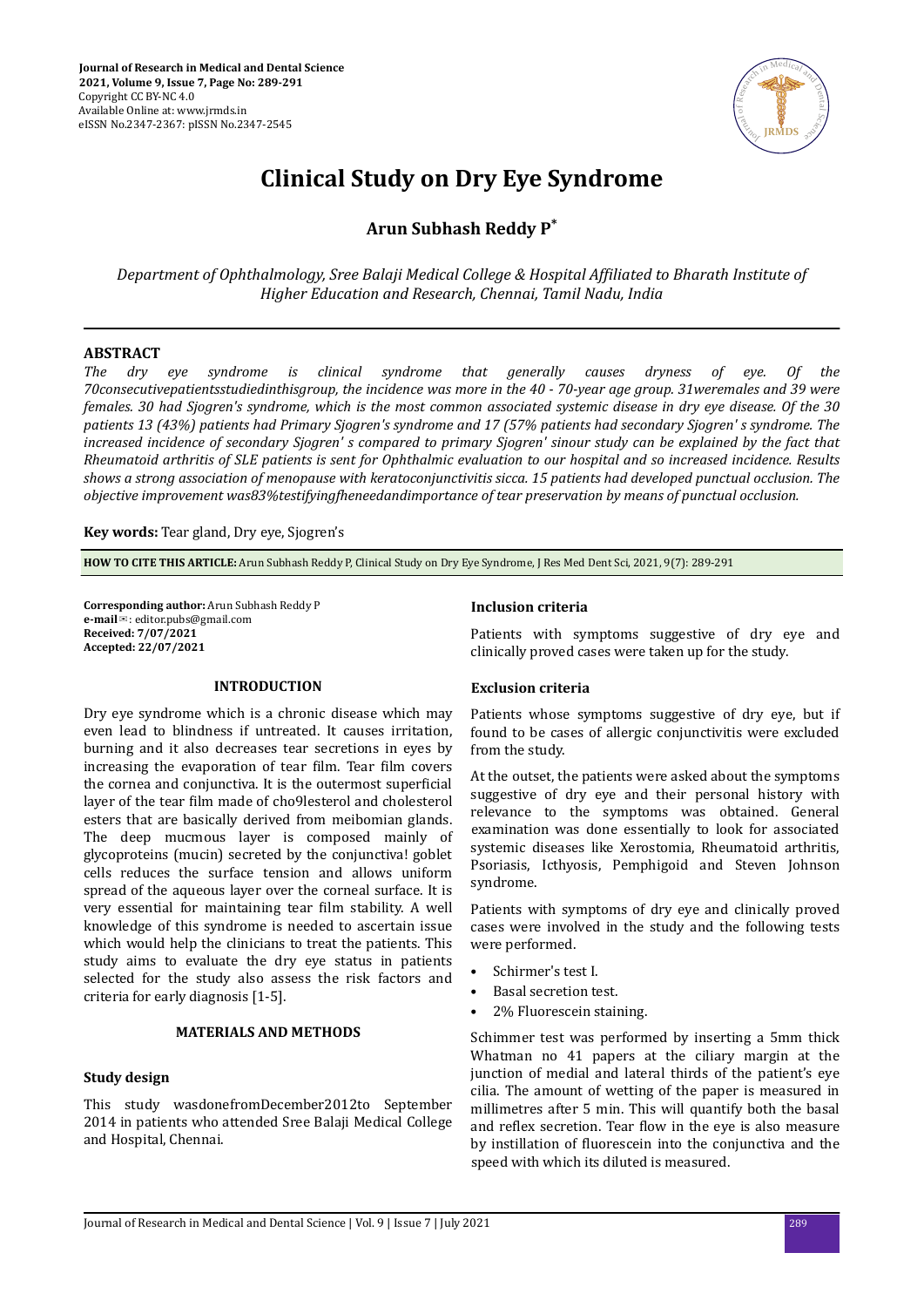## **RESULTS**

Based on Schirmer's test I the patients were graded as severe, moderate and the rest graded as mild (Table1) to the classification of I. Daniel Nelson M.D., (current

## **Table 1: Patient's grade.**



## **Figure 1: Patient's grade according to age.**

#### **Observation of clinical tests**

The following results were obtained.

#### **Schirmer's test I**

- <l0mm 65 (93%).
- $$\text{\textdegree}$-6m$$ -45 (64%).
- $\text{Imm-17} (24\%)$ .

Rose Bengal staining test were positive in 62of 85 patients. It also produces intense stinging pain on instillation into the eyes in patients with dry eye syndrome.

# **DISCUSSION**

From the study it was observed that the incident of the disease was common among the age group of 40 to 60 years and more among females. Out of the 70 patients studied in the group ,30had sjogren syndrome which is the most common associated disease of dry eye syndrome. Analysis of clinical tests showed 17 patients had less than 1 mm of Schirmer's test I belonging to severe category, 22 had 1- 5 mm of Schirmer's test I belonging to moderate category and 26 had less than 10 mm of Schirmer's test I of mild category. 5 patients who showed more than 10 mm of Schirmer's test I subsequently showed on Basal secretion test less than 10 mm, and they belonged to the mild category. Tear Break Up Time 1s less than 1 second in 11 patients and less than 3 seconds belonging to severe category and less than 5 seconds in 13 patients of moderate category and the rest had 5 to 10 seconds. To grade patients according

practice of ophthalmology, page 60. People with age group of 40 to 70 were reported more Figure 1. The results also revealed that steven Johnson syndrome became the major cause occlusion of all the four puncta when we examined the lacrimal system.

to the severity of the disease Schirmer's test I proves to be sufficient for the severe and moderate group patients, but not valuable in assessing patients with mild cases. And it is to detect these patients it becomes essential to perform break up time and Rose Bengal dye test [6-9].

#### **CONCLUSION**

Females are commonly affected. This study also showed the risk factors for Dry eye, these are chronic exposure to sun light, long term computer usage, menopausal woman and associated systemic diseases like Rheumatoid arthritis, Sjogren's disease, Keratoconjunctivitis sicca. Among the dry eye patients, Keratoconjunctivitis sicca is the most common ocular cause and Sjogren's Syndrome is the most common systemic cause. Rheumatoid arthritis is the commonly associated autoimmune disease. Secondary Sjogren's syndrome is highly prevalent in females. There is no correlation between the duration of the systemic disease and ocular manifestation of dry eye syndrome.

#### **FUNDING**

No funding sources.

#### **ETHICAL APPROVAL**

The study was approved by the Institutional Ethics Committee.

## **CONFLICT OF INTEREST**

The authors declare no conflict of interest.

#### **ACKNOWLEDGMENTS**

The encouragement and support from Bharath Institute of Higher Education and Research, Chennai, is gratefully acknowledged. For provided the laboratory facilities to carry out the research work.

## **REFERENCES**

- 1. https://www.worldcat.org/title/system-ofophthalmology/oclc/2410623
- 2. Ali AK. The Cornea. Transactions of the world congress on the cornea III. Press 1987.
- 3. Kaufman E. The Cornea. Churchill Livingstone. 1988.
- 4. Sicca K, Kanfman HE. Common corneal problem. IntOphthal Clin 1984; 24.
- 5. Smolin G. Management of dry eyes. Int Ophthal Clin 1987; 27.